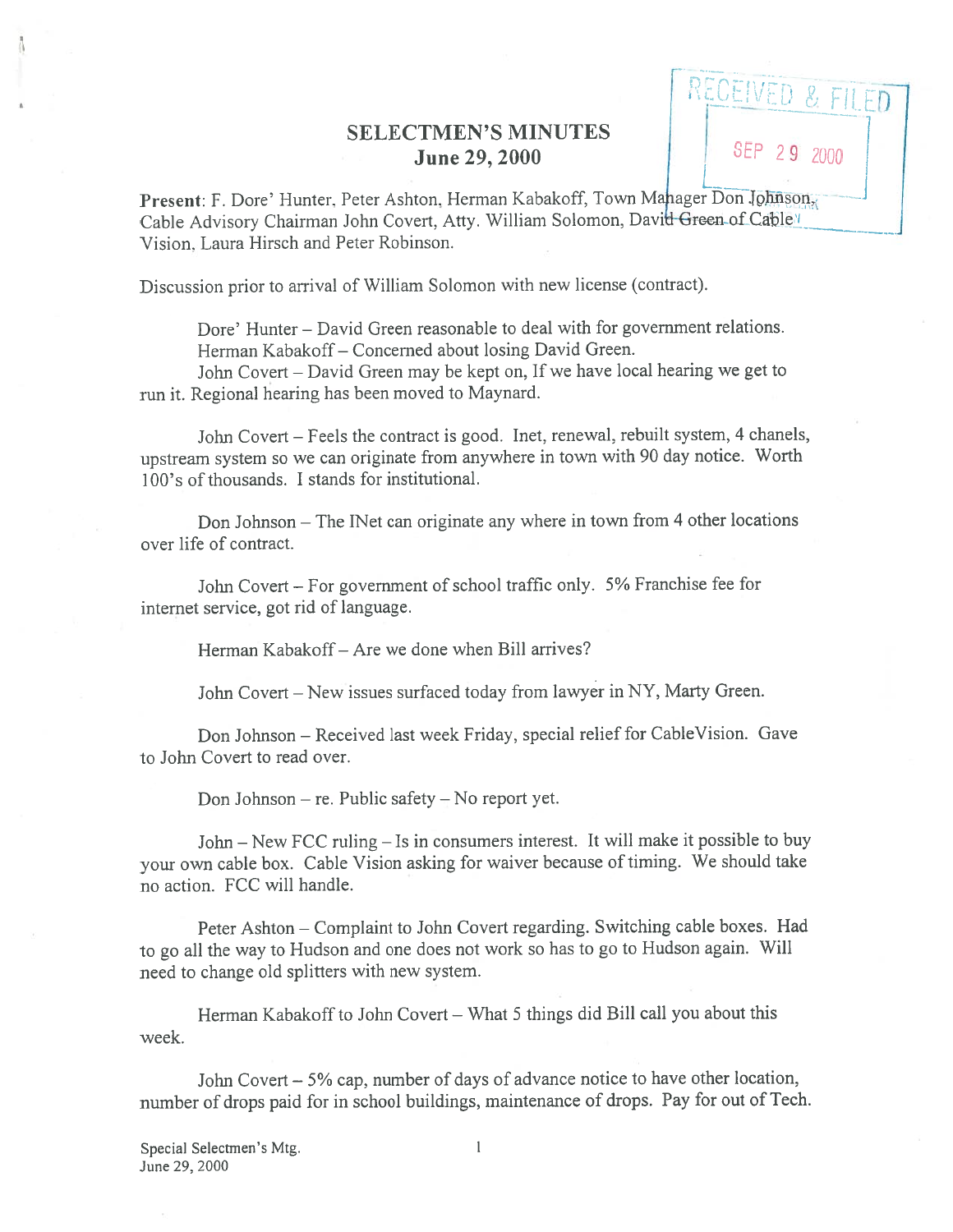fund. Give up on 5% business, from 100,000 to 125,000. Capped by state to .50 per subscriber. Federal allows 5%.

Herman Kabakoff - \$150,000 per year revenue to Town for internet service.

John Covert — Town could charge for right of way.

Don Johnson - \$75,000 to \$100,000 income for Town from Technological side.

Don Johnson — To Peter Ashton re. DiDuca, spoke with Doug and Roland — have thoughts, will Email to Peter.

6:35PM — William Solomon arrives.

Bill Solomon — Thank you to the Cable Advisory Committee, they did most of the work. Benefit to Town of Acton, best in the Commonwealth. Great work by John Covert and Tera Frederichs. Allows schools and Town to transfer information among locations. Town will take internet from Merrimack. \$110,000 of equipment plus another \$50,000. We Select equipment. Maintenance by Cable Company. 3% paid to Town. How 3% used will be decided by Selectmen. This license provides more for every ones needs. License sets parameters of what events are covered. Senior discount of \$2.00 with Cablevision. Will increase to 10% with AT&T. Bill would like the Selectmen and Town Manager to sign tonight and then Cable Vision will sign in the morning (has letter from atty. in NY authorizing Cable Vision to sign) and then Bill will sign.

6:50PM Peter move we approve contract, (116 pages).

Bill Solomon <sup>g</sup>ives letter from Cablevision and AT&T to Selectmen. License does not authorize or prohibit Town Management of right of way.

Herman Kabakoff— Second earlier motion by Peter Ashton to sign contract.

Dore' Hunter — Motion made and seconded, all in favor say aye. All said aye. Motion passed. At this point contract was signed by Selectmen and Town Manager.

Dore' Hunter — At the next meeting we should ge<sup>t</sup> the Beacon reporter to attend so that word can ge<sup>t</sup> out about this.

Bill Solomon — Re. Regional Hearing, David Green says that it would be practical to partake in the regional hearing. Local concerns should be met.

Peter Ashton — Motion to attend regional meeting.

Herman Kabakoff— Second motion to attend regional meeting.

Special Selectmen's Mtg. 2 June 29, 2000